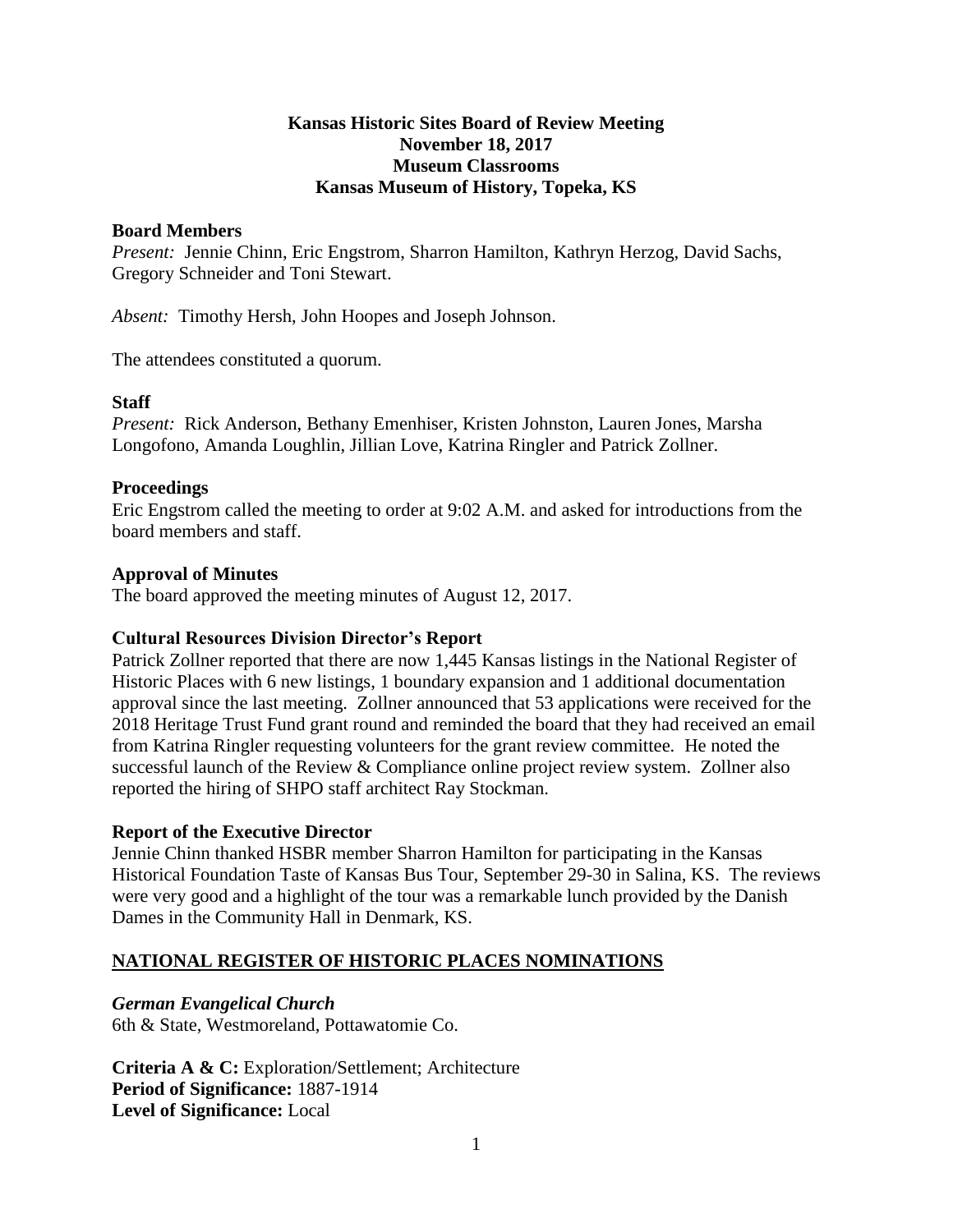#### **Resource Count:** 1 contributing building

**Summary:** Westmoreland's 1887 German Evangelical Church represents a common building type and construction method of ordinary people who settled in Pottawatomie County during the late 1800s. Primarily of German extraction, these settlers worked with whatever materials were readily available and did not require expensive transportation costs, professional services, specialized training, or tools difficult to obtain. Many German emigrants settled in Kansas in the second half of the 19th century and brought their customs and traditions with them. One of the ways to continue those in their new home was through their religion. In belonging to the Evangelical Association, they were able to hear sermons in their native language and congregate with fellow German emigrants, but as their children assimilated into the local community, there was no longer a need for a separate church and membership declined; the building was sold in 1914.

*Presented by:* Amanda Loughlin

There was no discussion.

Motion to approve: Greg Schneider Second: Toni Stewart 6 votes yes, 1 abstention<sup>1</sup>

*Pottawatomie County Courthouse & Jail* 106 Main St, Westmoreland, Pottawatomie Co.

**Criteria A & C:** Government; Architecture **Period of Significance:** 1884-1929 **Level of Significance:** Local **Resource Count:** 2 contributing buildings; 1 contributing object; 2 non-contributing objects

**Summary:** Erected 1884, this courthouse is one of the few existing examples that date to this distinct period in the evolution of courthouse design in Kansas. In addition to its hipped roof, the use of locally quarried limestone enhances the building's Italianate design. The property's association with the evolution of Kansas county courthouses and their design, guides its period of significance, which begins with its construction in 1884 and continues to 1929 with the last historically-significant addition. This Courthouse is a modest example of a late nineteenth and early twentieth century courthouse plan in Kansas that was designed by a local citizen's committee and constructed by Manhattan contractor Hulsey and Moses.

**SHPO note:** This nomination was prepared by locals after county commissioners discussed replacing the historic building with a new structure. Three letters of objection and 43 letters of support were received by the SHPO; these were shared with the HSBR members at the meeting.

*Presented by:* Brenda Spencer

 $\overline{a}$ 

<sup>&</sup>lt;sup>1</sup> Chinn typically abstains from voting except when a tiebreak is needed.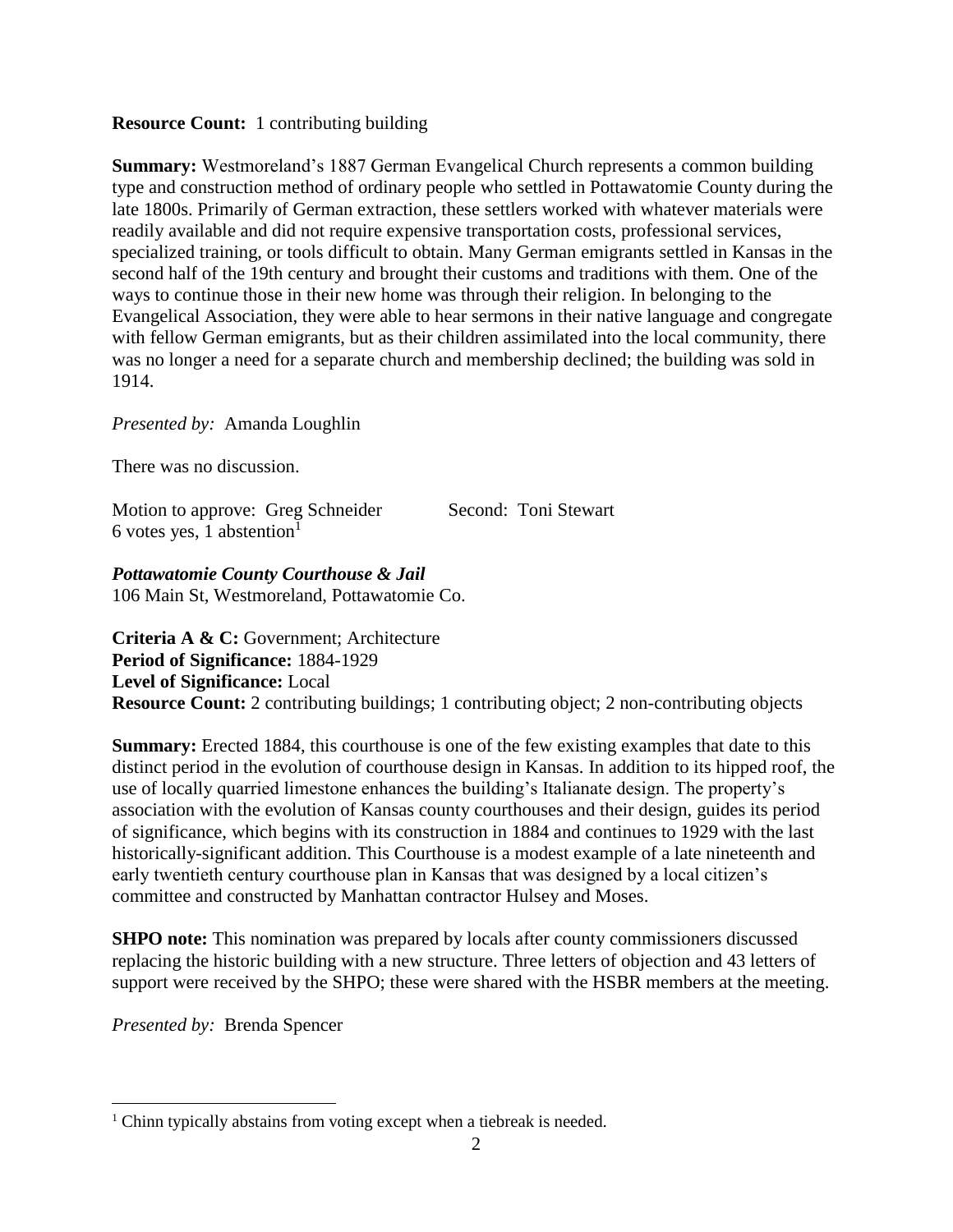*Public Discussion:* Board of County Commissioner Dr. Dee McKee spoke in opposition to the nomination, saying that the building does not meet today's needs and would be too costly to upgrade. McKee said that the Commissioners' opposition is based on studies of cost and functionality of the courthouse, as well as a county resolution adopted 57 years ago (Attachment 1) which stated that the courthouse was too expensive to repair and should be demolished and replaced. McKee requested that the board table the decision as to whether to nominate this building for inclusion on the National Register to allow the County more time to plan and look at options. Board of County Commissioner Pat Weixelman also spoke in opposition to the nomination, citing budget concerns. Weixelman stated that the Commission fears placement on a historic register would limit the County's options for either replacing or remodeling the building, which is largely unused. Judson Jones spoke in opposition to the nomination, remarking that the cost of refurbishment would probably be much higher than the cost of a new building. Suzanne Avery, Debbie Berges, Mike Boatwright, James Bradley, Marg Bugel, Dorothy Campbell, Michelle Campbell, Dru Priscilla Clarke, Robert Reves and Doug Scott spoke in support of the nomination, saying that the building is an important piece of history and should be saved [several of these people provided letters of support]. Several HSBR members also voiced their support of the nomination.

*Board/Staff Discussion:* Patrick Zollner, KSHS Staff, stated that the board received over 40 letters in support of the nomination and only 3 in opposition. Zollner provided statistics about Kansas courthouses: The SHPO has issued approximately \$4 million in Kansas state rehabilitation tax credits for 38 completed tax credit projects on 20 Kansas courthouses. In addition, 52 Heritage Trust Fund grants of approximately \$4 million have been awarded to 30 Kansas courthouses. The SHPO currently has 12 open tax credit projects, with an estimated \$552,000 in credits to be awarded. Zollner stated that the nomination essentially gives the SHPO input over any changes to the structure – from improvements or expansions to demolition – but does not require upgrades to the building. He also noted that the Kansas Preservation Statute (KSA 75-2724) provides for the local governing authority (the county) to overrule SHPO's determination if the county finds there are no feasible and prudent alternatives to the proposed project. Chairman Eric Engstrom called for a motion; Gregory Schneider moved to approve the nomination; Kathryn Herzog seconded. Before the vote, Chairman Engstrom suggested that the HSBR consider tabling the nomination and asked if the property meets preservation requirements; however, there was no motion to table. The board then voted on Schneider's motion.

*Further Discussion:* After the motion to approve the nomination passed, Kathryn Herzog remarked that she understands the County Commissioners' concerns; however, there is a groundswell of people who want to preserve the courthouse for future generations. She reminded Commissioners that tax credits and grants can be applied for and that a  $501(c)(3)$ nonprofit status would enable Citizens for Courthouse Conservation to raise funds for the building. Commissioner Pat Weixelman replied, "You [the HSBR] have put an enormous financial burden on our county and citizens and effectively tied our hands about any future plans for this building."

Motion to approve: Gregory Schneider Second: Kathryn Herzog 5 votes yes (Hamilton, Herzog, Sachs, Schneider, Stewart), 2 abstentions (Chinn, Engstrom)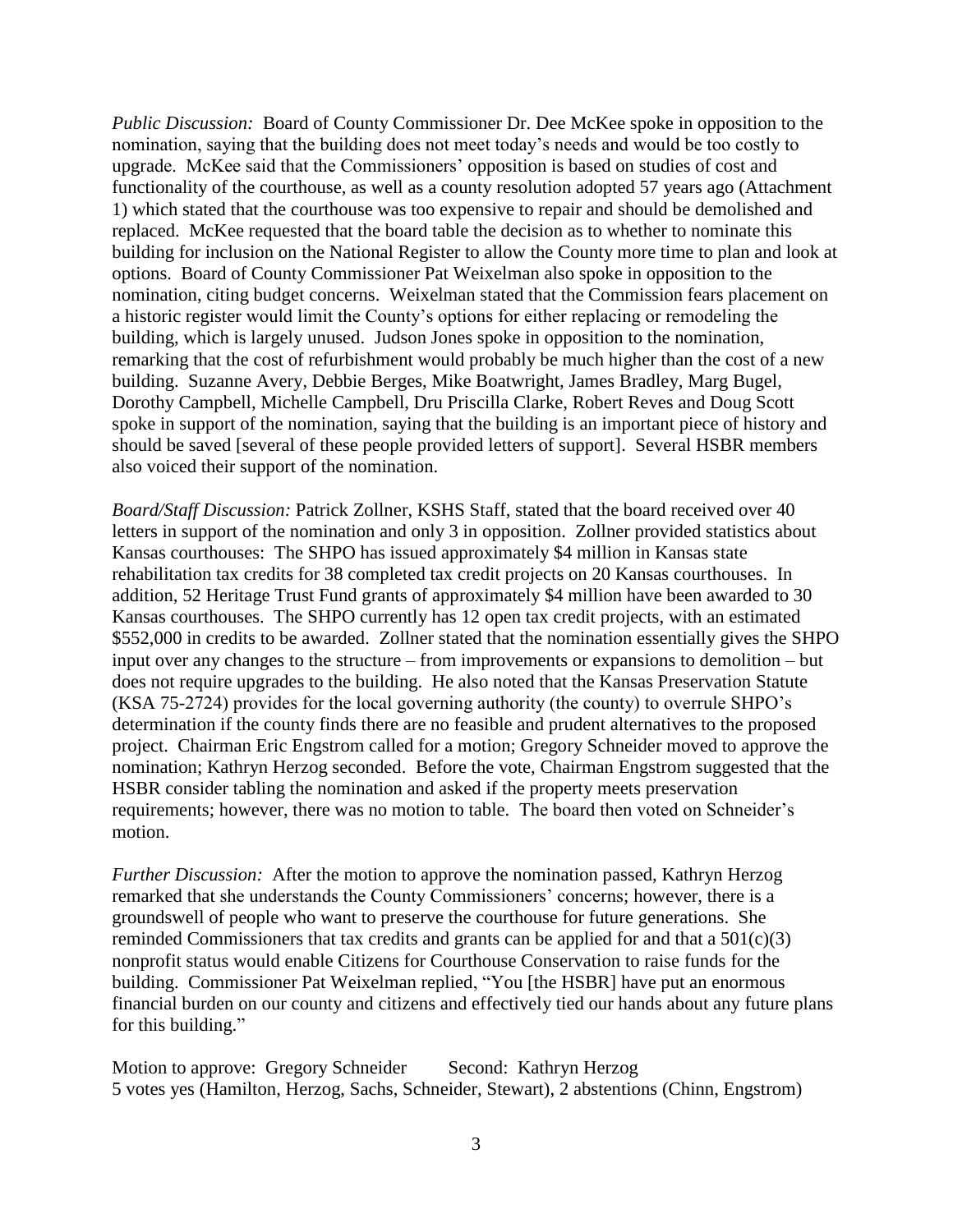The board took a 15-minute break at 10:05 A.M. The meeting resumed at 10:22 A.M.

*William Inge Boyhood Home* 514 N 4th St., Independence, Montgomery Co.

**Criterion B:** Performing Arts **Period of Significance:** 1914-1930 **Level of Significance:** National **Resource Count:** 1 contributing & 1 non-contributing building

**Summary:** This 1895 Queen Anne house in Independence sheltered William Motter Inge (1913- 1973) from the time he was a year old until he left Independence in 1930 to attend the University of Kansas. Inge is an acclaimed mid-20th century playwright whose dramas continue to be produced by theatres across the nation, including Broadway. Inge's major awards include a 1953 Pulitzer Prize in Drama (Picnic) and a 1961 Academy Award for Best Screenplay (Splendor in the Grass). The home he occupied from infancy to young adulthood, and which scholars cite as influential in his dramatic works, is significant for its association with William Inge. This is the best extant resource associated with the playwright, as its architecture and his life here informed and inspired his works.

**SHPO note:** A letter of support from Independence's Historic Preservation & Resource Commission was provided to the HSBR

*Presented by:* Amanda Loughlin

*Discussion:* Eric Engstrom congratulated the author of the nomination [Liz Moore, present], remarking that it was well done. Jennie Chinn concurred with Engstrom and recommended that the nomination be amended to remove any language suggesting that William Inge was not a well-known and/or esteemed American playwright.

Motion to approve: David Sachs Second: Eric Engstrom 6 votes yes, 1 abstention

*Lawrence Santa Fe Depot* 413 E 7th St., Lawrence, Douglas Co.

**Criterion C:** Architecture **Period of Significance:** 1955-1956 **Level of Significance:** Local **Resource Count:** 1 contributing building

**Summary:** Designed in 1955, Lawrence's Santa Fe Depot replaced an 1883 building that once stood at this location. The passenger depot is an excellent example of "Midwestern Modern" Mid-Century Modern architecture that captured the American imagination in the 1950s and is a Model representation of the great cultural change that transformed American life after World War II, especially in Lawrence. The building has changed very little on the exterior, and it retains almost of all its original interior design and materials.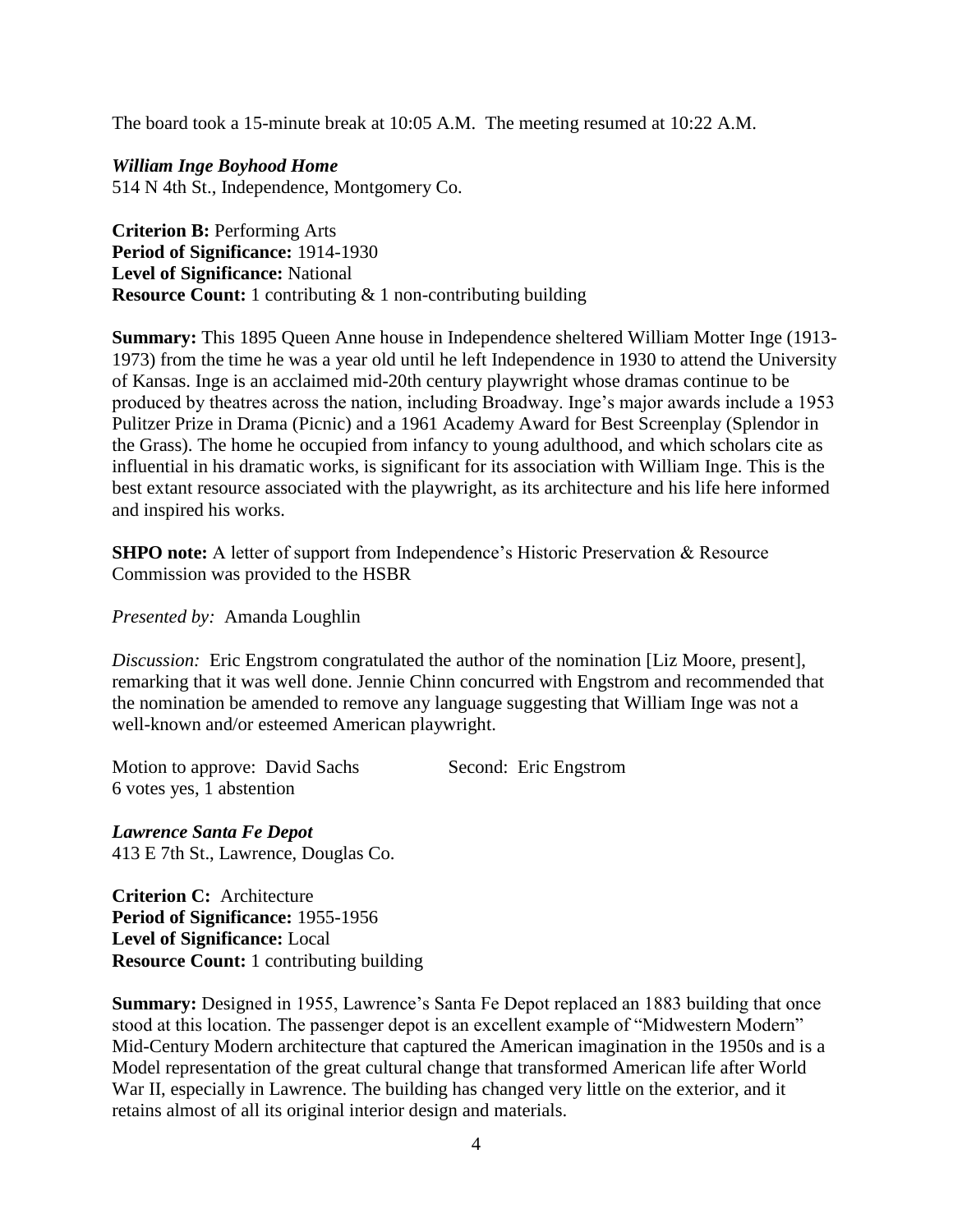**SHPO Note:** The building is owned by the City; the land is owned by BNSF.

*Presented by:* Amanda Loughlin

*Discussion:* Gregory Schneider remarked that the Topeka Santa Fe Depot is a good candidate for nomination as well. Jennie Chinn asked if the furniture was original and owned by the City of Lawrence, to which Lynne Braddock Zollner responded yes. Chinn remarked that she hopes the city will keep the furniture.

*Public Discussion:* Lawrence Certified Local Government liaison Lynne Braddock Zollner spoke in favor of the nomination. Lawrence resident Jim Clark spoke in favor of the nomination.

Motion to approve: Gregory Schneider Second: Kathryn Herzog 6 votes yes, 1 abstention

*Big Brutus*

6509 NW 60th St., West Mineral, Cherokee Co.

**Criteria A & C:** Industry; Engineering **Period of Significance:** 1962-1974 **Level of Significance:** Statewide **Resource Count:** 1 contributing object; 1 contributing site

**Summary:** The physical and cultural landscape of Southeast Kansas was significantly impacted by the coal mining industry. Almost from the first years of settlement, mining became one of Cherokee County's staple industries. As technology improved and demand for the resource changed, industry adapted from deep-shaft mining, which was labor intensive to strip-mining, which relied more heavily on machinery. During the last era of coal mining in the region, 1960 to 1974, strip mining was accomplished on a scale not seen before in the state. Built between 1962 & 1963 and weighing 5,500 tons, the Bucyrus-Erie 1850B, known as Big Brutus, uncovered over 900,000 tons of coal in each of the 11 years he worked. His demise in 1974, ushered in by changes to environmental laws, effectively ended the coal mining industry in Kansas.

*Presented by:* Amanda Loughlin

*Discussion:* Amanda Loughlin answered numerous questions from the board about Big Brutus' coal mining operations.

*Public Discussion:* Victor Boccia, the nomination's author, and his father, Carmen Boccia, spoke in support of the nomination and remarked that most people don't know that Kansas was a major part of the coal mining industry after World War II.

Motion to approve: Kathryn Herzog Second: Toni Stewart 6 votes yes, 1 abstention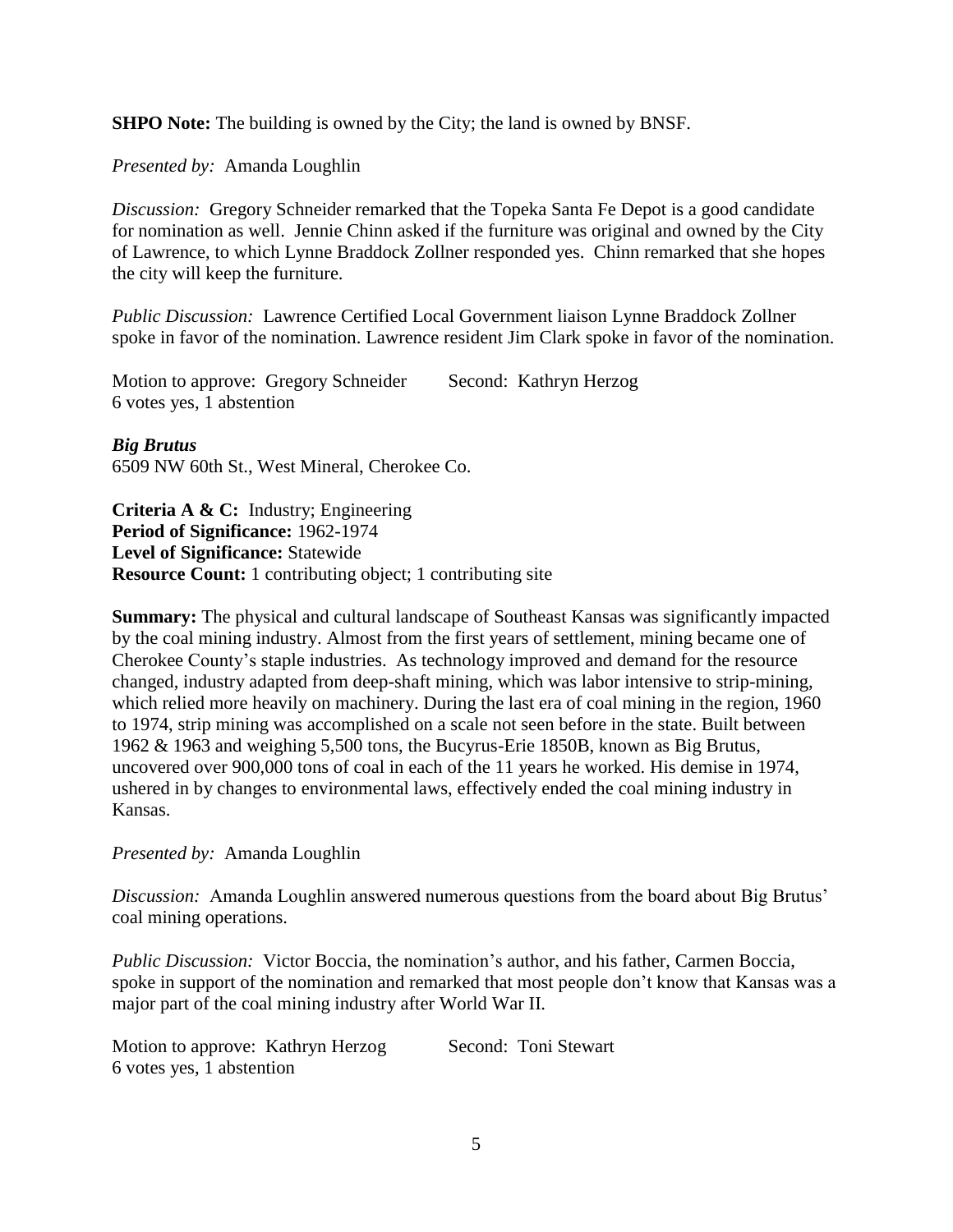HSBR member Sharron Hamilton left the meeting at 11:00 A.M. Jennie Chinn took her place in voting.

#### *A.S. Allen Buildings*

1401 Main St. & 2006 Forest St., Great Bend, Barton Co.

**Criteria A & C:** Commerce; Architecture **Period of Significance:** 1875-ca. 1945 **Level of Significance:** Local **Resource Count:** 2 contributing buildings

**Summary:** Located at the northwest corner of Forest and Main, the A.S. Allen Buildings are prominently situated in Great Bend's commercial core and represent a portion of the commercial development of the town. The store facing Main Street traces its beginnings to 1875 when druggist Albert S. Allen had it constructed. Over the following decades, the Allen Building expanded and received design modifications. The Brinkman Building, facing Forest St, was in place in the mid-1880s, serving a variety of commercial functions. Although physically connected, the two buildings housed different commercial functions. The two buildings are nominated to the National Register of Historic Places under Criterion A for their association with Albert S. Allen of Allen's Drugs and its direct effect on developing the city of Great Bend. Further, as examples of the various design trends in Great Bend between 1875 and the mid-1940s, the two buildings are also nominated under Criterion C. Together the two buildings are significant as a cornerstone and relic to the city of Great Bend.

*Presented by:* Kristen Johnston

There was no discussion.

Motion to approve: Gregory Schneider Second: Kathryn Herzog 6 votes yes

# **REGISTER OF HISTORIC KANSAS PLACES – NOMINATIONS**

*Palmyra Post Office* 511 5th St., Baldwin City, Douglas Co. KHRI #045-0340-00004

**Criterion A:** Commerce; Exploration/Settlement **Period of Significance:** 1857-1862 **Level of Significance:** Local **Resource Count:** 1 contributing building

**Summary:** Built in 1857, the old Palmyra Post Office is the only extant resource associated with the short-lived town of Palmyra. From June 1857 to May 1862, this building functioned as a post office along the Santa Fe Trail. The building was relocated at least three times since the early 1900s, finally settling into its current location in the 1980s. Although its relocation precludes its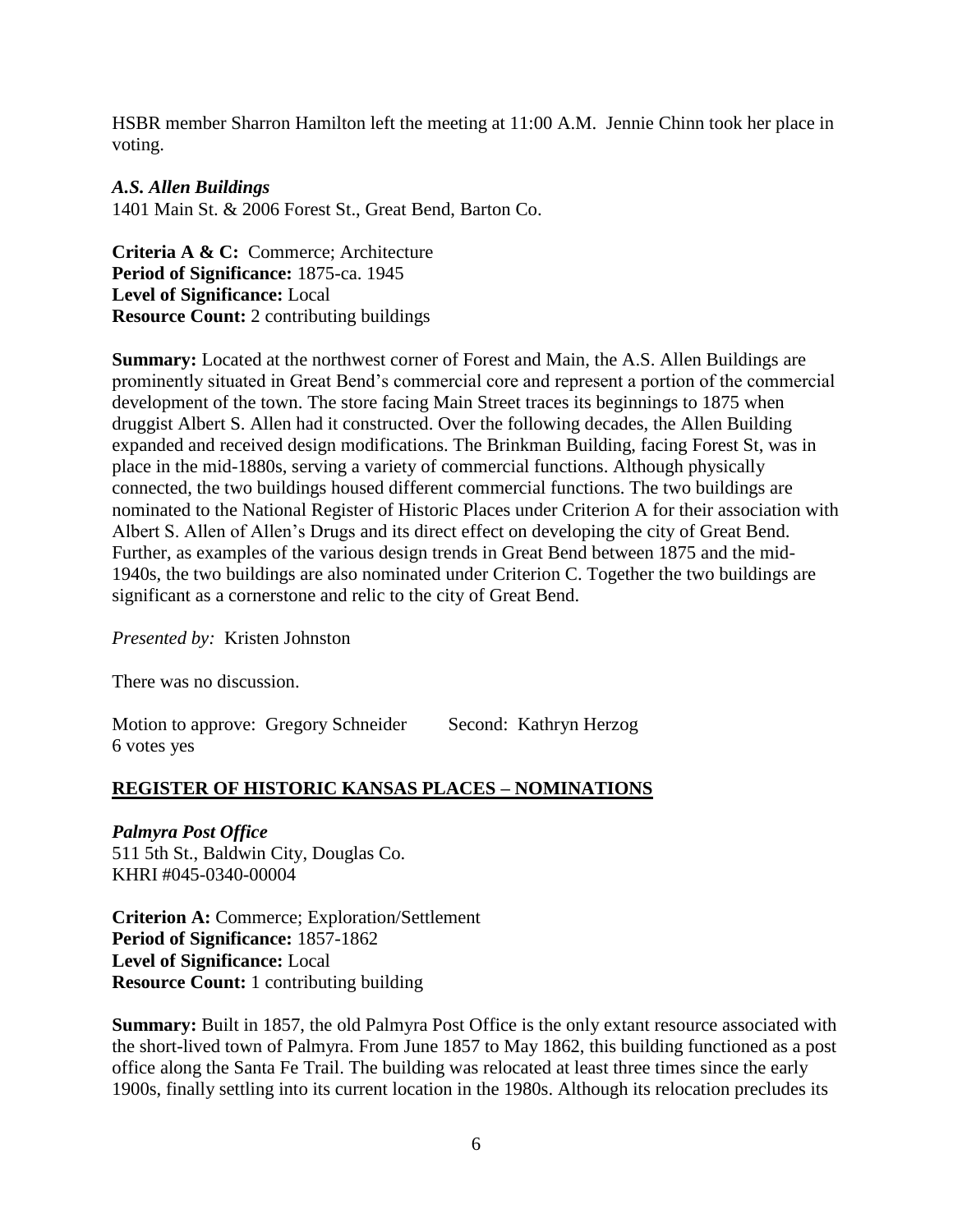listing in the National Register, this building is important to the early history of Douglas County as a remaining resource from Palmyra and the Santa Fe Trail.

**SHPO Note:** The building is ineligible for the National Register due to its relocations and reconstructions. Five letters of support were received by the SHPO and shared with the HSBR.

#### *Presented by:* Rick Anderson

*Discussion:* Patrick Zollner referred to 5 letters of support in the board packet. Jennie Chinn asked if this property was eligible to be nominated to the National Register, to which Zollner replied possibly. The building has been moved numerous times, however, SHPO staff feels it still may be significant. Eric Engstrom asked if there was a second dormer on the other side of the building, to which Anderson replied yes.

*Public Discussion:* Nomination author Sara DeCaro spoke in support of the nomination.

| Motion to approve: David Sachs |  | Second: Eric Engstrom |
|--------------------------------|--|-----------------------|
| 6 votes yes                    |  |                       |

*Marion County Poor Farm* 1649 Old Mill Rd., Marion vicinity, Marion Co.

**Criterion A:** Social History **Period of Significance:** 1890-1964 **Level of Significance:** Local **Resource Count:** 2 contributing buildings; 1 non-contributing building; 1 contributing site

**Summary:** Marion County purchased 160 acres of land for its poor farm in 1887 from settler William Glover. Between 1889 and 1890, a large two-story stone building was erected to house the county's indigent. During its peak years at the turn of the century, the poor farm was selfsustaining through the work done on the property by its inmates. The poor farm continued to house the county's most vulnerable citizens until 1952 when it was converted into a rest home. The 2.72 acres remaining of the original farm are significant for its association with the social history of Marion County between 1890 and 1964.

**SHPO Note:** The building is ineligible due to its integrity. One letter of support was received and shared with the HSBR.

*Presented by:* Amanda Loughlin

*Discussion:* Loughlin noted that this nomination has received a letter of support from the Kansas Preservation Alliance, which was included in the board packet. Gregory Schneider asked for the rationale between pursuing a state versus National Register nomination. Loughlin noted the building is ineligible due to its integrity.

*Public Discussion:* Mel Borst, Kansas Preservation Alliance, spoke in support of the nomination and remarked that Marion County is also in favor of the nomination. Homeowner Nancy Marr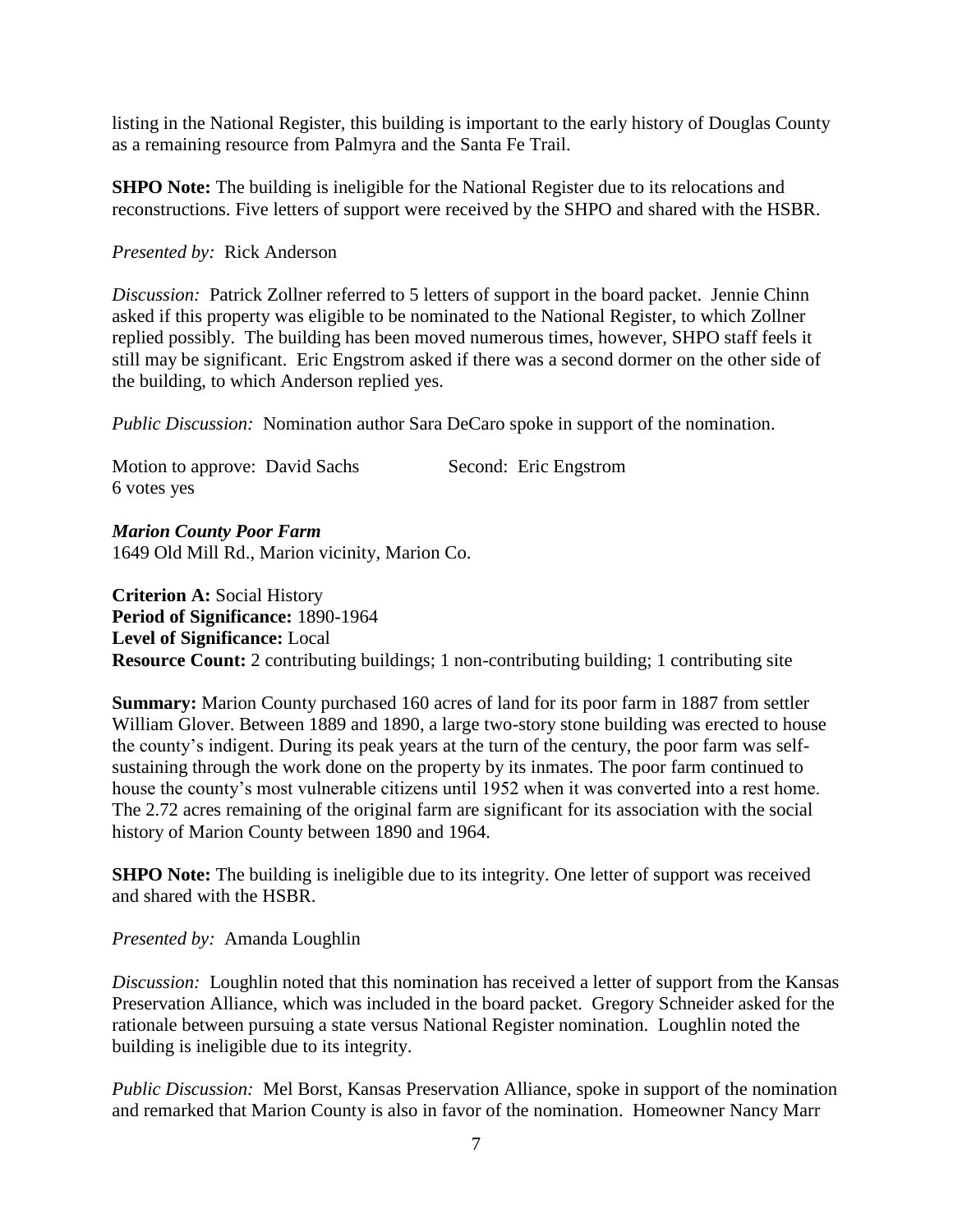spoke in support of the nomination and provided historical information. Carmen Freisen also spoke in support of the nomination and commented that this property is one of the few poor farms left in Kansas. Third year Kansas State University student James Jones spoke in support of the nomination. Kathryn Herzog asked homeowner Nancy Marr to document the history of the house. Marr remarked that Harvey County takes care of the land surrounding the building(s).

Motion to approve: Kathryn Herzog Second: Toni Stewart 6 votes yes

## **NATIONAL REGISTER OF HISTORIC PLACES – RELOCATION REQUEST**

*Sand Creek Truss Leg Bedstead Bridge*

Larrick Park, Lenora, Norton Co.

**Summary:** Constructed in 1906, the Sand Creek Truss Leg Bedstead Bridge was listed in the National Register of Historic Places in 2003. The owner at the time of listing, Norton County, requested authorization to move the bridge from its historic location six miles northeast of Lenora to Larrick Park in Lenora. The NPS approved this relocation request in August 2009. The county removed the bridge from its historic location and relocated it to Larrick Park in anticipation of its reinstallation in that park, but the bridge was not reinstalled as planned. From as early as 2013, the city of Lenora sought a new owner and a new location for the bridge. In July 2016 the city reached an agreement with a new private owner who proposes to install the bridge on his property east of Lenora. This relocation approval request amends the request submitted by the Kansas SHPO in 2009 by providing details about the proposed new location.

**SHPO Note:** The bridge will be placed over water, as required by the Metal Truss Bridges of Kansas MPS when dealing with relocations.

*Presented by:* Amanda Loughlin

*Discussion:* David Sachs asked if the bridge will still be listed on the National Register, to which Loughlin replied yes. Jennie Chinn asked if the homeowner was in favor of the relocation, to which Patrick Zollner replied yes, it is a good solution.

| Motion to approve: David Sachs |  | Second: Toni Stewart |
|--------------------------------|--|----------------------|
| 6 votes yes                    |  |                      |

#### **Other Business:**

There was no further business to discuss.

The next meeting of the Historic Sites Board of Review will be February 10, 2018 at 9:00 AM at the Kansas Museum of History in the Museum Classrooms. The meeting adjourned at 11:45 AM.